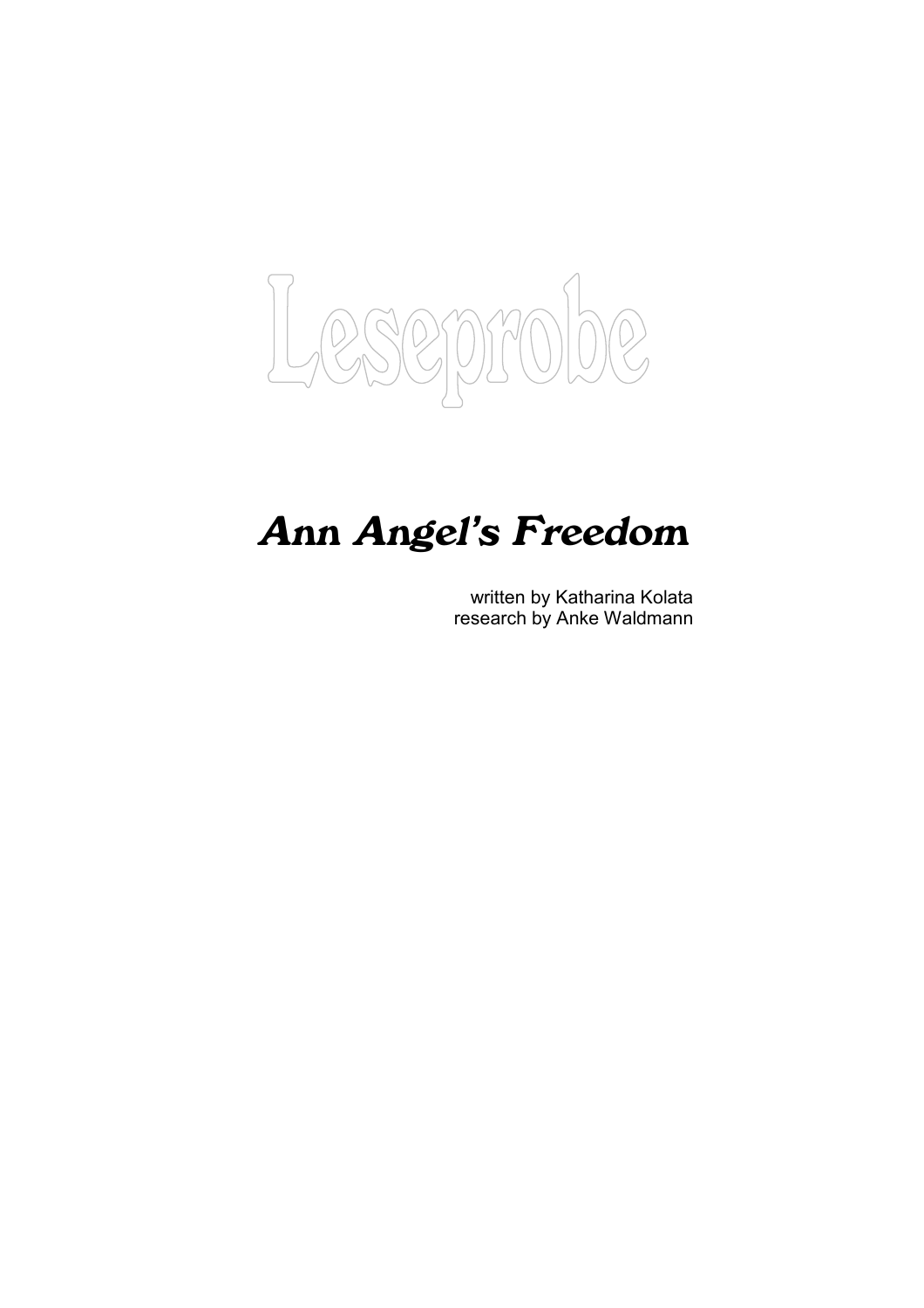## *Foreword*

Of course, I know that nobody likes to read a foreword so I will keep it short. The story has been translated by Anke Waldmann, me (Katharina Kolata) and a cousin of mine. Since we are no professional translators, there are some flaws that we were not able to eliminate.

In some instances, we did not translate words or phrases in Lower German, the language spoken in northern Germany at that time. We decided to keep them for they were used, traditionally. However, we included a translation or description as a footnote and in the Glossary at the end of the book.

Also, the language should have been far more old fashioned. Words like "energy" or "pedestrian" either weren't known then or were only used by the gentry. Since we did not find suitable alternatives we used them. Please forgive this inaccuracy. Otherwise, we took great care to portray the historical time as exact as possible. The research took fife years and still goes on (see www.die-waldmanns.de for more).

The story itself is based on true events in the Waldmann family history. All relevant dates are included in the timetable at the end of the book. Be forewarned, there are some spoilers if you read it first.

Beside the story, the book gives a good impression of what life was like at the end of the 18<sup>th</sup> century in Northern Germany. For people interested in that time, we advise a visit to the Museum-village Cloppenburg or the Bormann-Museum in Celle.

Whenever I took the liberty to embroider facts with my imagination, to give them a new meaning or to distort them slightly, it happened to increase the pleasure of the readers. I hope that I have succeeded in this.

We hope you will enjoy the book,

Katharina Kolata

Anke Waldmann

Bockenem, Christmas 2004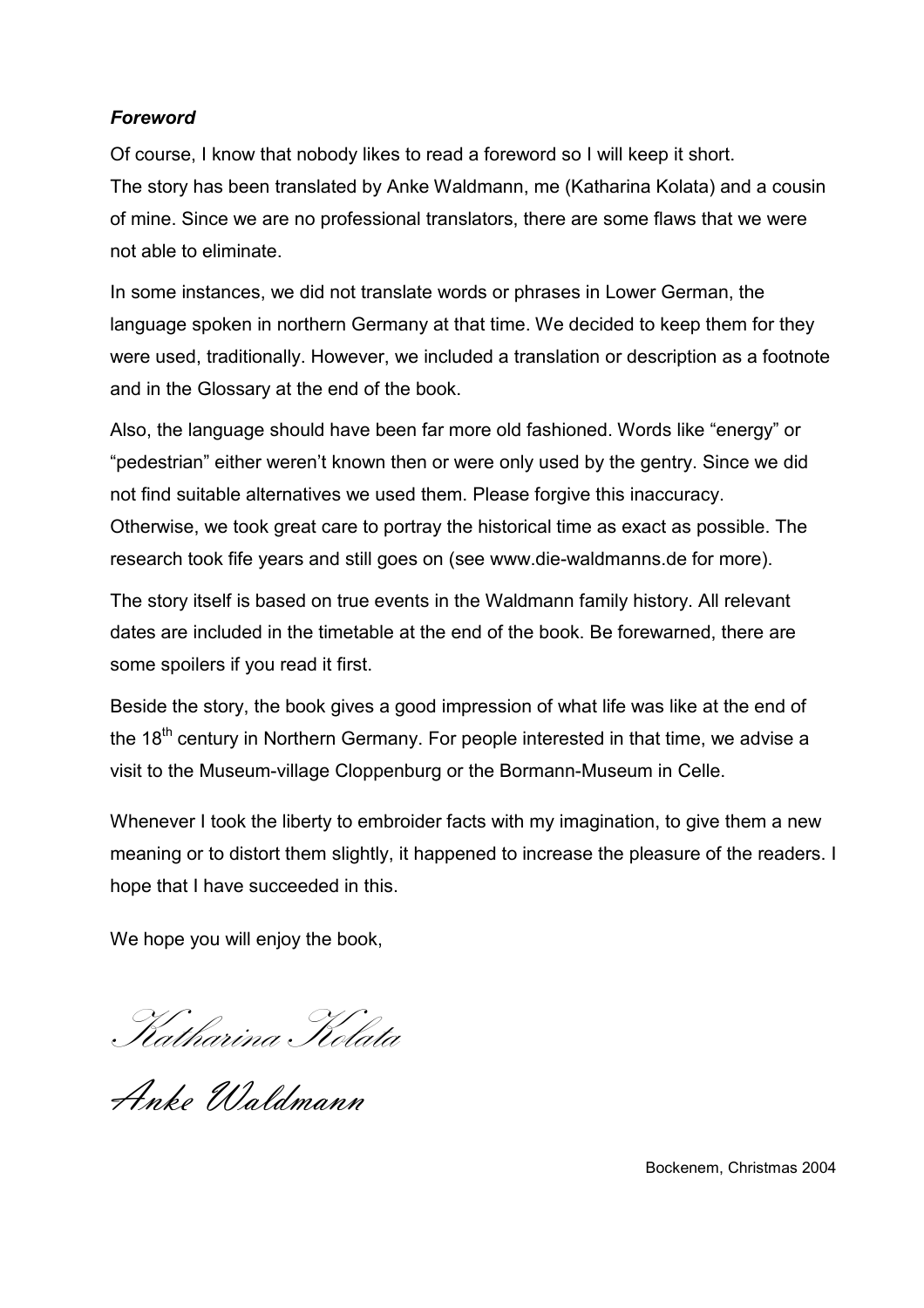## *Prologue*

*Anke Waldmann checked the knot of her head rag. She decided to enjoy the summer sun later. She wanted to do the work she had deferred so long. She pushed the last strands of hair under the rag and looked into the mirror.*

*Ok, I should be able to cope with the dirt.*

*She went to the utility room beside the kitchen, where the washing and the tumbling machines stood and the stuff she used for cleaning. She took a broom and a bucket. "Let's get started" she ordered herself. A little later, she climbed the ladder to the attic of the old farmhouse. Hugh piles of straw swirled gently under her steps. Finally, she reached the corner with the junk that she wanted to clean up.*

*My oh my, it looks worse than I thought.*

*Anke rolled up her sleeves and started to work.*

*Hours later, she returned to the utility room. She was dirty but happy. Her father came out of the cow shed. He laughed when he saw her. Anke removed the head rag and threw it in the laundry basket.*

*"Would you cook dinner today?", she asked her father. "There are enough leftovers in the pantry."*

*"No problem. You go and have a shower, you monster. I want to have my daughter back."*

*Anke laughed.*

*"I will just throw these old papers in the bin."*

*She bent down to take a box she had brought from the attic. It was stuffed with yellowed paper.*

*"Wait, I'll help you."*

*A brown head knocked a blonde and a rush of paper spilled on the tiles.*

*"Ouch!" Anke grimaced and touched her head. Her father rubbed the same place on his head.*

*"Anke! Tell me I'm not dreaming."*

*Between the old newspapers were lots of fragile looking papers. Anke understood her father immediately.*

*Is it possible? Can it really be the estate archive we were looking for, for so long, she asked herself. She barely dared to breathe. Gingerly, she picked up one of the sheets*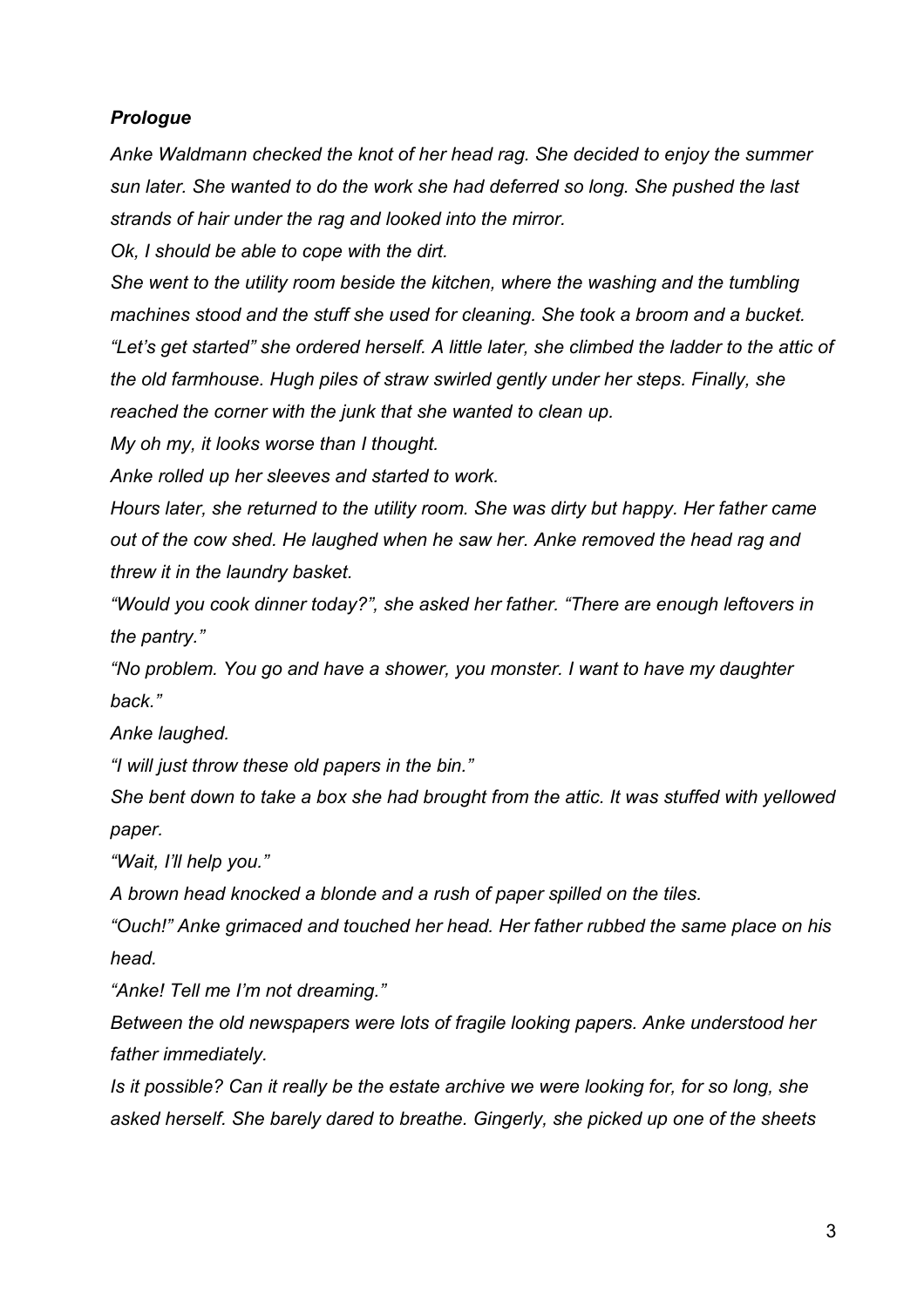*and started reading. The clean handwriting was in Sütterlin<sup>1</sup> . The last time she had read it was at her primary school. So it took her a while to decipher the first few lines. It was a contract about buying some land dated 1756. It was the oldest piece of writing Anke ever had held in her hands. She swallowed and looked at her father.*

*"You are not dreaming. It really is the estate archive."*

*Carefully, they picked up the papers. Anke found a worn booklet and flipped through it. "Look how even the writing is. It looks as if someone drew short, parallel lines on the paper."*

*"It'll be fun deciphering it", her father said, slightly sarcastic. He picked up the box and carried it to the living room where he put it on a chair next to the big table. Anke followed him and started to sort the documents by their dates, although she would have preferred to start reading the booklet.*

*It did not take her long to get used to the script. She admired the elegant handwriting though sometimes it was very small and hard to read. Finally, she looked at her father. "I should translate the documents in today's script, after sorting them."*

*Her father agreed because he did not have the time to do anything with the treasure they had found. After all, he had to tend the farm. In the evening, Anke told him what documents she had found. Only after she finished talking, she allowed herself to open the booklet. On the first page she found a short note in tiny but accurate letters.*

*"What happened lies so far in the past, now. Many things turned out differently from what I had hoped or feared. Nevertheless, I do not repent my decision. It was the best for all of us. Although I don't want anyone of my time to know the truth I wish I could tell it to somebody. Silence is hard on me. That is the reason, why I decided to write down the events of the time my family bought our freedom. A. A. Waldmann."*

*Curious, Anke turned the page. She started reading, and soon she lost herself in a different time.*

 $<sup>1</sup>$  old style of German handwriting</sup>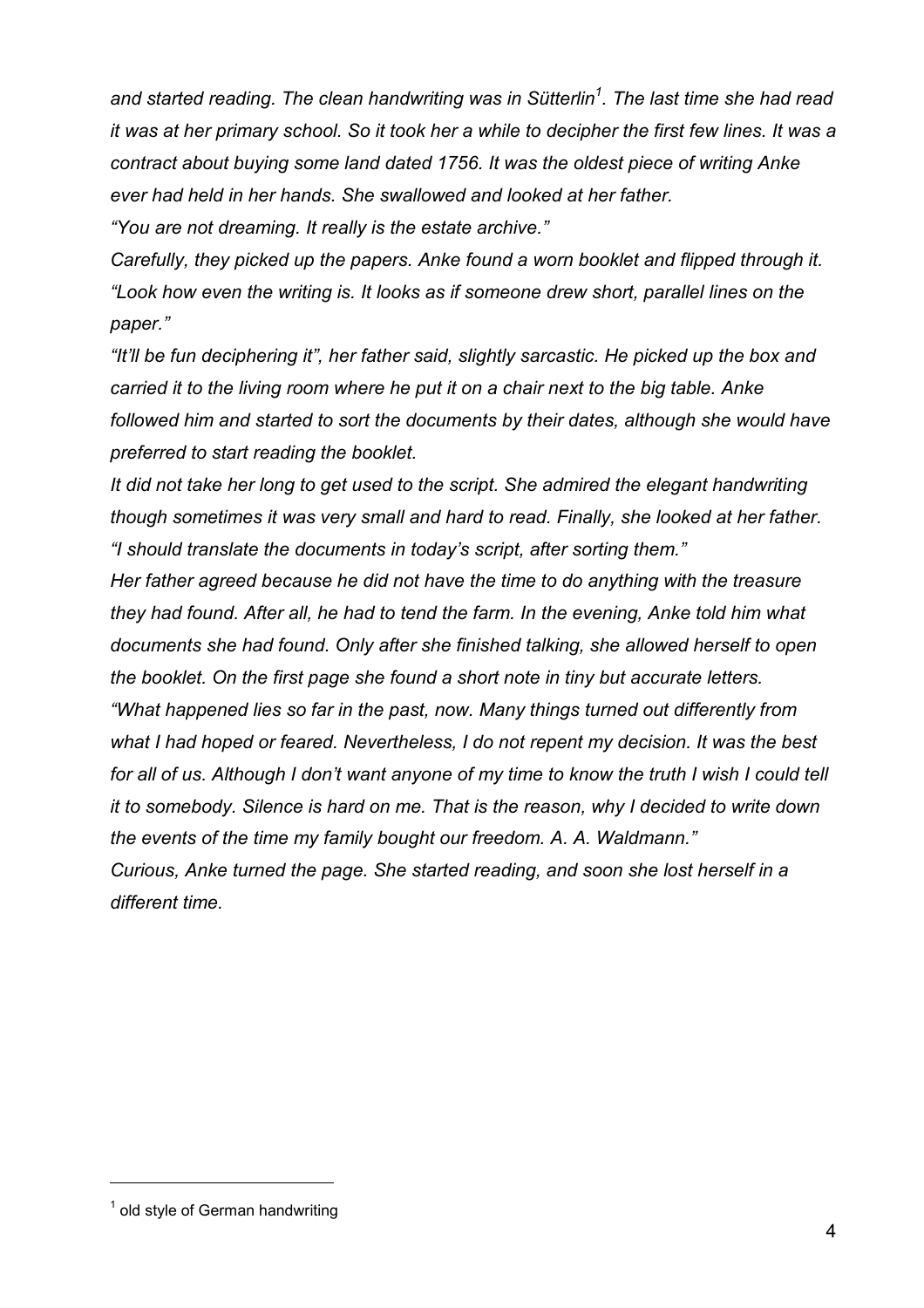## *1799*

Angel moved a little on the wooden bench but the seat stayed just as uncomfortable as ever. An icy breeze came through small windows in the thick walls. Slowly, the cold of the winter froze her to the marrow. Despite the numerous believers, it didn't get warmer. Not even the candles helped that Count Schele, the owner of the castle, had provided for today's Epiphany service. Angel smoothed the black skirt of her Sunday best and tried to concentrate on the prayer but her thoughts wandered to her elder sister again and again. Grete did not come to the service. She was chosen to look after the house. Why didn't I stay with Grete? I could have helped her.

She shivered and drew her new white scarf closer around her shoulders.

The way she makes me work I would, at least, be warm.

She retied the bow of her white, embroidered cap. Her mother who was sitting next to her frowned. Angel laid her hands in her lap and forced herself to sit still. Will this service never end?

Furtively, Angel looked to her younger sister, sitting calmly between her parents. Maria had the dark brown curls of her mother. Braided into two tidy tails they hung down the slender back. Attentively, she followed the sermon. Angel let her eyes wander from her sister to her father to Victor, her brother. The eight year old had the same problem as Angel. He always found it hard to sit still. When the community went up to receive the blessing of the Lord. Angel jumped to her feet, feeling relieved. In a few minutes she would be on her way home, wrapped in warm blankets. Happily, she sang the last hymn that accompanied the leaving of the community. She left her pew as fast as possible and wound her way through the people, leaving her family far behind. Outside, she turned and looked at the mighty walls of the Schelenburg. She did that every Sunday. The imposing construction fascinated her. The older part of the castle was rectangular and built into the middle of an artificial lake. It had very small windows that looked more like embrasures and admitted but little light through the massive walls. The chapel was built into this part of the castle. Here Count Georg von Schele's clergyman held services for the Protestants of the village.

It is rather nice of the Count to let us come here every Sunday. After all, his parson is not the youngest.

Slowly, Angel turned round to get a look of the newer buildings of the Schelenburg. In contrast to the massive walls of the old part they seemed remarkably light. The fine halftimbered buildings surrounded a wide inner court. Most worshipper stood there and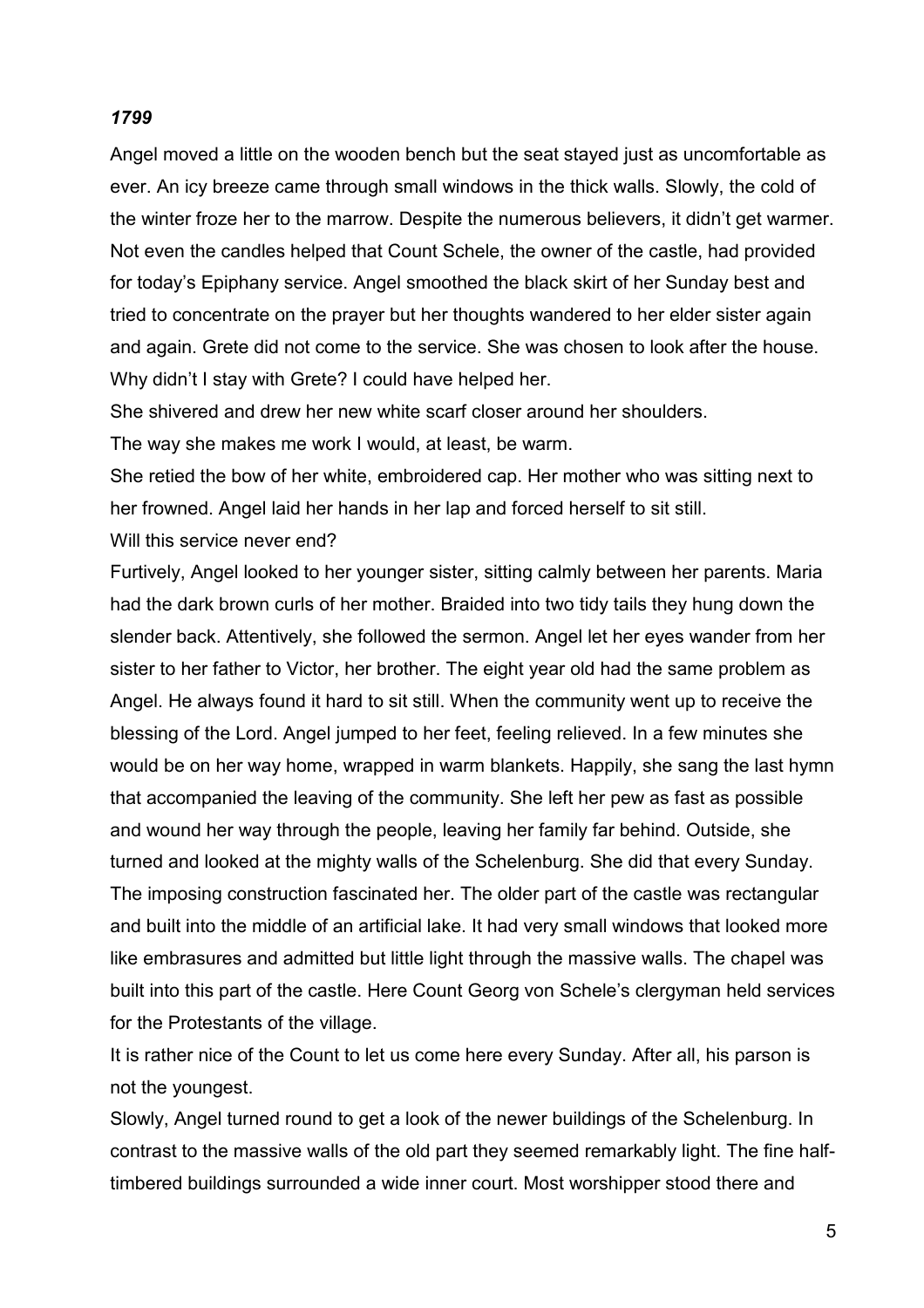talked in small groups. Angel looked at the old part of the castle again. How many sad and happy things these walls must have seen, she thought. Dreamily, she laid back her head and watched the clouds trailing over the castle's roof through the blue sky. She enjoyed the eerie feeling she got when the giant building looked as if it would topple over any minute. A strand of her blonde curls, freed from the solicitous twisted hair knot, was dancing in the wind. When Angel noticed it she put it back under her bonnet.

Suddenly, a shadow passed over the castle and Angel's heart missed a beat. For the part of a second, she was convinced that something bad would happen soon. She looked to the sky, again. One of the few bigger clouds had blocked out the sun. It passed quickly but the foreboding stayed. Angel's devotional mood was gone. Now, she felt the cold again. She rubbed her arms and looked for her parents and siblings. On the other side of a wide bridge, the visitor's carts drove leisurely past the groups of pedestrians. Jokes and laughter rang through the clear air and friends stopped to talk a while. It wasn't easy to find her family in the crowd. Luckily, Angel knew exactly where their cart stood. She pushed through the crowd over the bridge until she saw her father. Obviously, he was ahead of the others to get the cart from the wet grassland. After recognizing him, it did not take Angel long to find the others. Her mother pushed Victor and Maria through the crowd in front of her. She urged them to hurry.

Victor tried to run after his father but his mother grabbed his hand in time. Angel smiled. She knew that her small, wiry brother would not care about his Sunday pants although he looked like an innocent angel with his blonde curls. Out of breath she reached her family. All looked healthy and happy. Her worry seemed unfounded.

Surely, I have dreamt with my eyes open again, she scolded herself but the feeling of anxiety left only reluctantly. She grabbed Maria's arm who also wore the black Sunday dress but no bonnet. Maria would get the bonnet of unmarried women after her Confirmation in three more years. A husky man stopped and greeted Angel's mother. "God bless you, neighbor" she answered.

"Where did you leave you husband, Catharina?"

"He went for the cart so our feet won't get wet from the grass. I will do the driving, later", Victor shouted. Angel smiled and the neighbor, Colon<sup>2</sup> Rahenkamp laughed, too. "I hope you will take your mother home safely."

Angel did not listen any longer. She watched her father moving towards them through

 $2$  title of a farmer in the area of Osnabrück.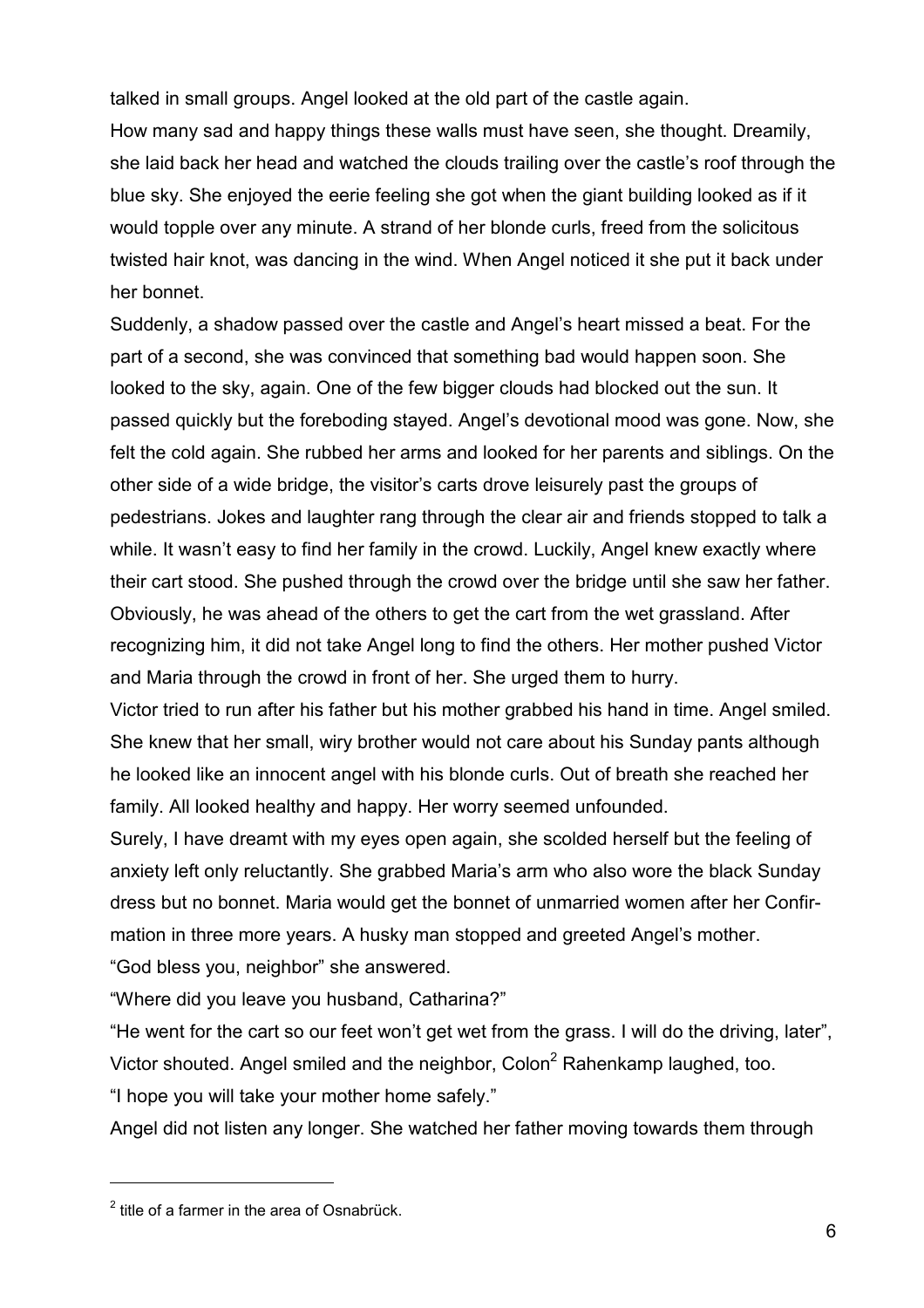the throng on the grassland. Angel was relieved to see his slim, sinewy figure. His slightly angular face with the smoothly shaved, energetic chin was framed by dark brown hair. His unmanageable curls looked so wild under the Sunday hat that Angel had to laugh.

Sometimes father looks like a little boy and not like the owner of one of the biggest farms in the area.

Angel watched her father guiding both horses with the cart to the cobblestone road. There he stopped and petted the two sturdy animals at the shaft. Proudly, he looked at his horses. Not all serfs $^3$  could afford expensive animals. Angel let go of Maria's arm, ran to her father and hugged him.

"My Angel! There you are." Ludwig smiled at her with love, but Catharina was not happy.

"Ann Angel Waldmann! Behave yourself. At fifteen you should know how to act." Rahenkamp shook Ludwig's hand.

"Nice to see you, Ludwig. I have met your Count's advocate some days ago. He wants to know if you will buy your freedom or not."

"I will answer him one of these days. Do we see you later?"

"Sure. We don't want to miss the tapping of the new beer."

Rahenkamp said his goodbye and walked away. Ludwig took his daughter's hand and the last bit of Angels anxiety vanished. She felt safe now. Happily, she climbed on to the cart. A few planks were laid over the sides for seats. Although it was a bit uncomfortable, it was better than walking. Angel wrapped herself in one of the thick blankets. Eleven year old Maria climbed on to the cart and snuggled up to her. Both watched as Catharina lifted Victor carefully onto the cart.

"I want to sit in the front. Father promised me that I could drive."

Catharina did not agree.

l

"That is too dangerous. You better sit next to me."

Ludwig eased her mind by saying: "Don't worry, dear. Let him sit with me. I will take care of him."

While Victor moved to the front Ludwig helped his wife onto the cart. Tenderly, he put a thick blanket around her shoulders. Happily, she smiled at him. Suddenly, Angel realized how young her mother looked although she was nearly fifty. Her gray hair was fixed in a tight bun, hidden by the bonnet worn by married women. It was embroidered

 $3$  a person belonging to someone from the gentry (serfdom)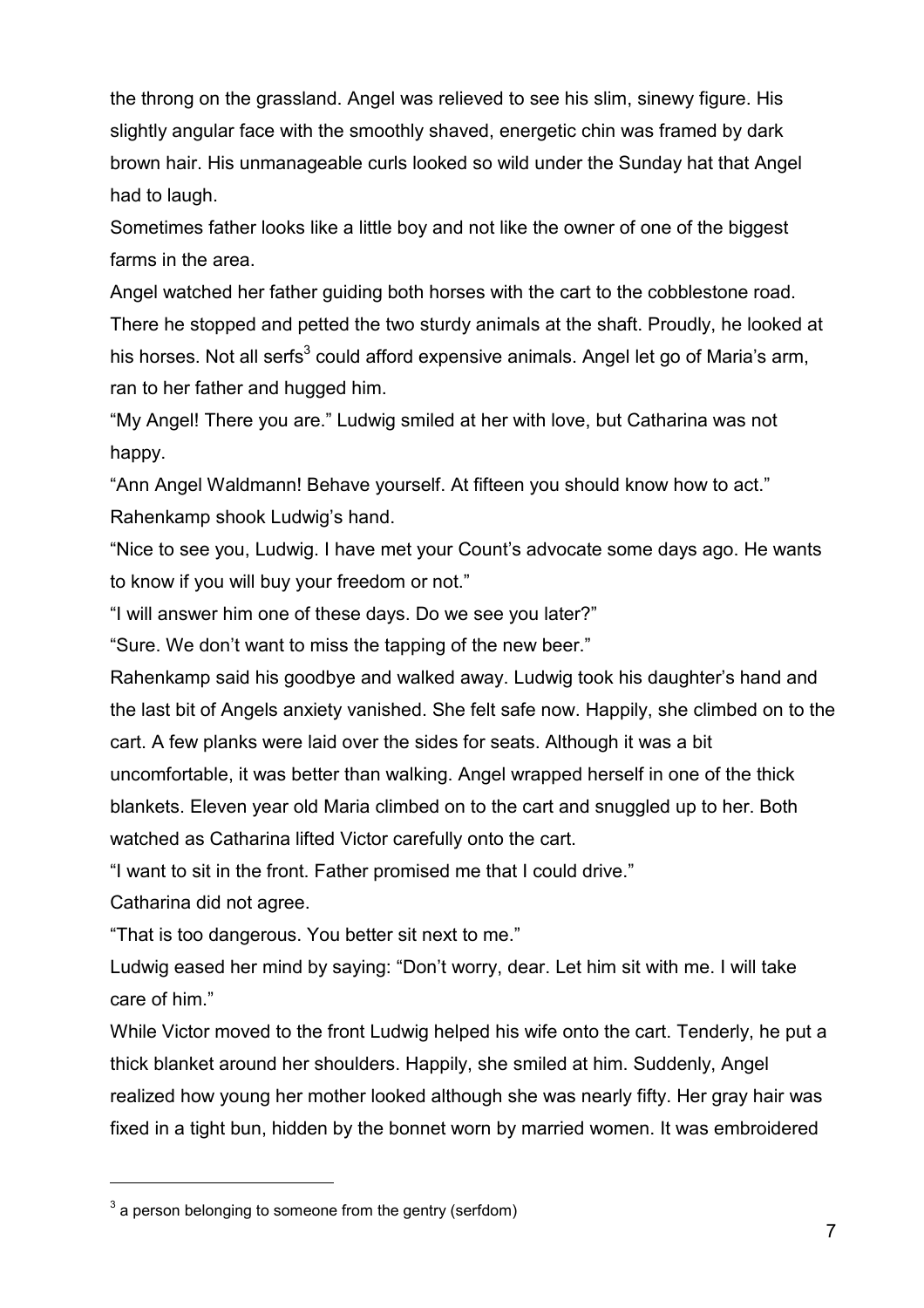with gold and had a small lace brim. It emphasized Catharina's gentle features. The small wrinkles around eye and mouth stressed the agility of her gray eyes. She wore the same clothes as Angel and Maria, except for the bonnet and a scarf. It was white and very wide. Although all women wore this traditional costume Angel thought her mother was the prettiest of them all. For the first time in her life, Angel consciously realized that her mother was a beautiful woman and Ludwig, at the age of fifty-one, was still stately, too. He swung himself up to the front seat, wrapped Victor and himself in another blanket and took the reins. Before he could start, a carriage stopped next to them. It was Meyer zu Schledehausen. He wore a fur coat that made him resemble a fury ball. He bent over and lifted his hat.

"I wish you a very nice Sunday. Enjoy it! It could well be the last before I finally own you."

The feeling of being threatened returned to Angel. Her heart beat faster. Laughing, Meyer hit his horses with the whip. The animals whinnied and jumped into action. The light two-seater sped past Waldmann's cart and clattered down the road to the village. Catharina was disgusted.

"Shame on him. That is no way to treat valuable horses."

Her husband also looked after Meyer and shook his head.

"I am not only concerned about the animals."

Ludwig Waldmann clicked his tongue and his horses started moving, too. Slowly the cart rumbled over the cobbles. At the end of the castle's entrance, the track to Schledehausen started. The steel studded wooden wheels ground through the oozing mud. From time to time, a pothole shook the passengers. Angel watched fields and meadows and small woods pass. These lands belonged to the Schelenburg, but in a few minutes the first houses of Schledehausen came into sight. The tower of the catholic church towered over them as black memorial to the past. With its sooty walls it seemed to frown. Angel looked at it dreamily. She thought of the fire that burned down the biggest part of the village on the  $2<sup>nd</sup>$  June 1781, shortly before Pentecost. For a moment, she imagined the flames so vividly that she felt the hot air on her face. The flames ate through houses and stables, flaring, crackling, and hissing. The fire was graceful in a very dangerous way. People screamed and tried to save their belongings. In the middle of it all, the parson of Bad Essen, a nearby town, rode thrice around the church on a borrowed horse to save it from burning. At the last moment, the horse took its rider safely over the small brook. Angel was not sure if the old ritual or God's hand saved the church. Obviously, the parson thought it worth trying and the result proved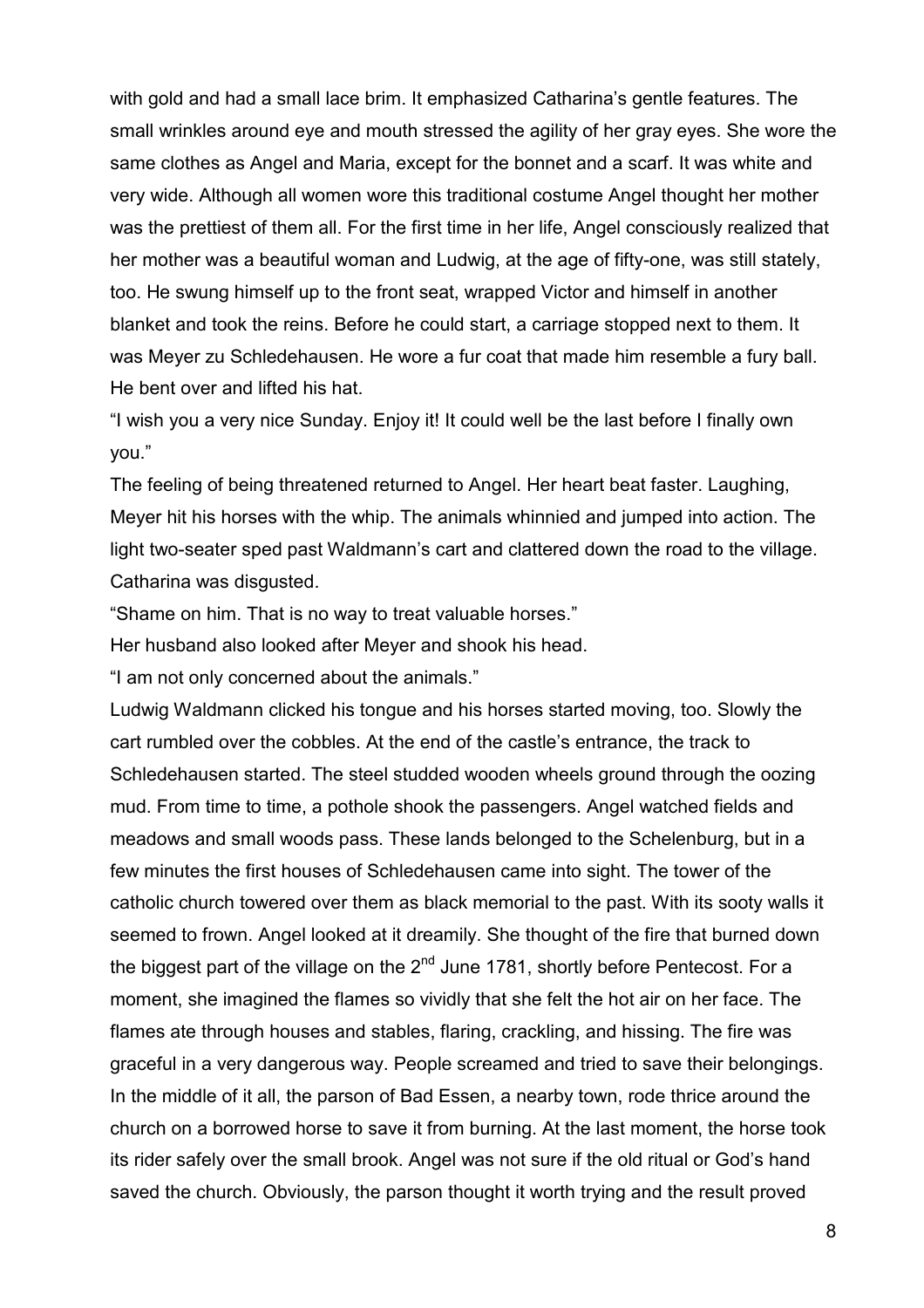him right. Apart from the charred tower, the rest of the church wasn't damaged. Angel shook her head to free herself from this dream. The flames vanished. She looked around in amazement. They just turned on the road to their farm.

We are this far already? Mother is right. I am daydreaming too much. I really need to get myself together.

The pictures from the past were forgotten. The sun warmed the earth and on the front seat Victor asked his father a thousand questions.

"Father, can't we build a new roof for the church tower?"

"Only with a lot of money."

Catharina shook her head in disapproval.

"It looks terribly untidy, as if Schledehausen is a poor village."

Ludwig snorted.

"It's none of our business. The priest should handle it."

Vigorously, he pulled the cloth closer around his shoulders, steadily steering the horses over the winding road. Angel knew that he did not want to talk about the damaged church. Her father thought the priest to be a chatterer. When they passed the last houses of Schledehausen, Victor started begging.

"Can I drive the horses now, father? Please. You promised!"

Ludwig took his son between his legs and handed him the reins. That way, he could intervene at any time. Seeing him safe, Catharina relaxed. Angel sighed. Sometimes she wished her mother would be as anxious about her as she was with Victor, the only son and heir of the farm.

Angel moved a bit to one side to better see the road in front of the cart. After passing a rather steep part, it wound through the gently rounded hills of the Wiehengebirge<sup>4</sup>. This landscape she loved best. The forests on the higher slopes were still leafless and the fields seemed barren. In between, a handful of farms huddled together to form Astrup. Directly behind the small settlement open country rose more steeply. Other farms could be seen scattered between meadows and hills. The higher grounds were covered in forests, heather, and moors. Here and there, a leftover bit of snow sparkled in the sun, thawing already. The roads were wet and muddy. The weak sun did little to dry them. Angel was glad that she wasn't walking.

The permanent swinging of the cart made her drowsy. She enjoyed sitting quietly for a while. Such peaceful moments were rare. There was too much to do on the farm.

<sup>4</sup> mountain range north-east of Osnabrück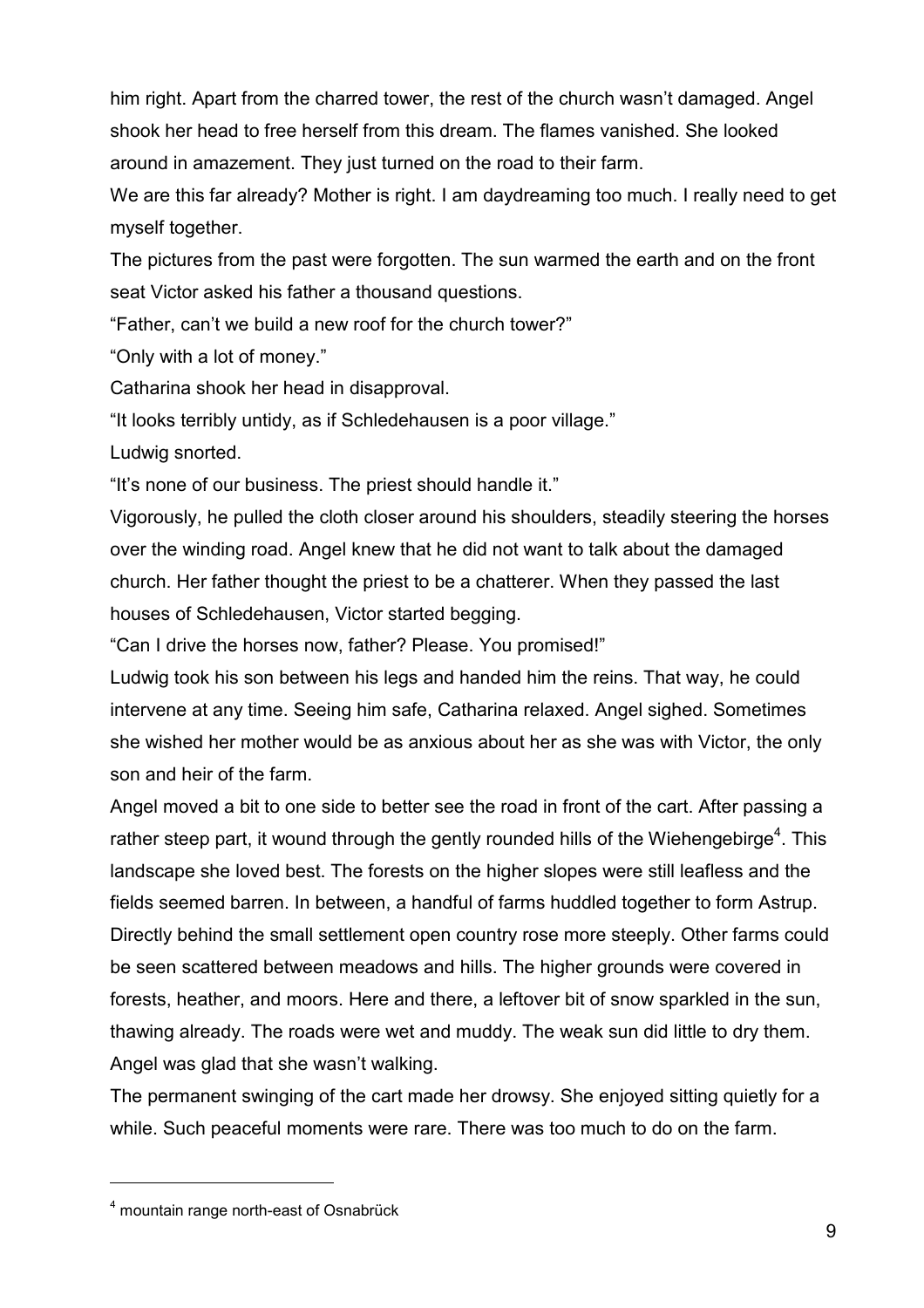Lovingly, she looked at Maria sleeping at her shoulder. Her little sister was able to sleep anytime and anywhere. Sometimes Angel envied her but right now she was happy looking around. As the cart turned one of the many corners Angel saw two pedestrians. Both tried not to soil their Sunday clothes on the muddy streets without success. The man was big and broad-shouldered although a bit gaunt. He bowed as if he had a heavy burden to carry. A dark-haired girl walked at his side and supported him. Her slim, boyish figure looked fragile though the traditional women's costume hid it well. Angel recognized the pedestrians at once.

"Father, it's Klara. Can we give them a ride? Please."

Angel held her breath until Ludwig nodded. Klara Dorsch was her best friend. Angel smiled at her father. She knew that he did not much like Klara's father, his tenant. Hinrich Dorsch was a weak man. Although he was stronger than most other men, his soul was fragile. The smallest problem scared him or made him nervous. Since his wife died, he took to drinking too often and too much. Even now, he seemed none too steady on his own two feet. Ludwig stopped the carriage when they reached the pedestrians. "Hop on."

They did not hesitate. They thanked Ludwig and climbed on the cart. Klara squeezed herself between Angel and Maria. Ludwig got the horses going again and Angel made a little more room for Klara. Deep potholes shook the cart back and forth. The passengers needed to hold fast not to be thrown off.

"Maria would miss Armageddon if she was asleep", Angel whispered to Klara. Both girls giggled and snuggled closer to each other. The churchgoers shivered in spite of the blankets. The wind was cold, even with the sun shining. Luckily, it only took half an hour from Schledehausen to the Waldmann Colonat<sup>5</sup>. The cart struggled over the muddy roads and through the hills, but it did not get stuck. The girls sat silently as close to each other as possible. They had known each other for so long that they did not need to talk. Finally, Angel asked: " Will you come to the tapping? After all, you helped with the brewing. The neighbors will all come. Gerhard Averbeck has promised he'd order a fiddler and Grete has cooked the most marvelous things."

Angel always thought that her friend did not get enough to eat. She knew very well that Dorsch's larder was usually rather empty. The feast would be a nice diversion for Klara. Patiently, Angel waited for an answer.

"Better not. Today is Epiphany. I have to recite a Bible chapter for father."

<sup>&</sup>lt;sup>5</sup> farm in the area of Osnabrück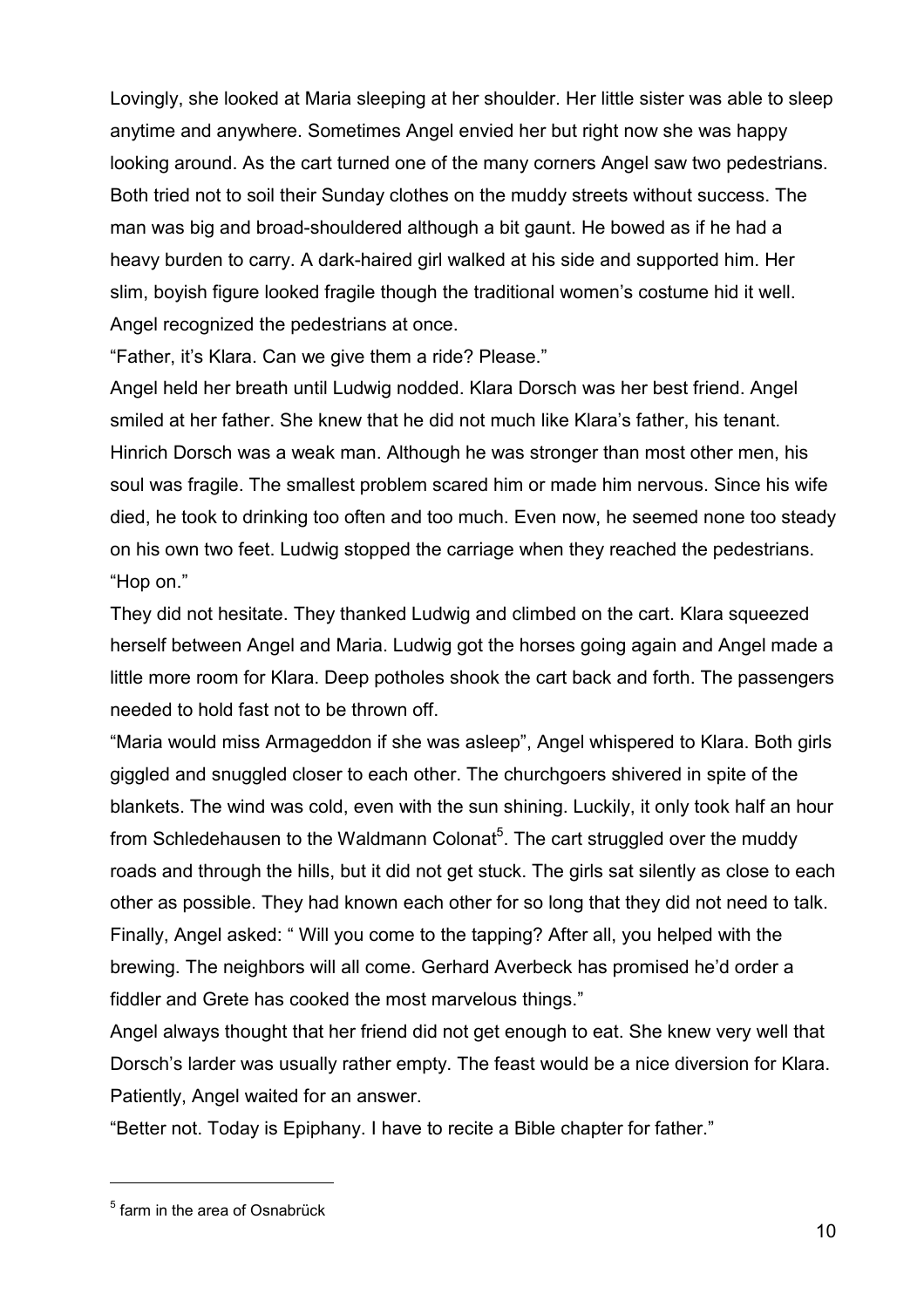"Can't he do without?"

"Our mental health is more important then the pleasure of our bodies. Besides, we prefer to stay at home since mother died."

"What a pity."

Klara put an arm around Angel's shoulders.

"Don't be sorry. We'll come some other time."

Angel promised herself to put some of the good food aside for her friend. She had done that before.

Finally, they moved up the last hill, rounded a narrow curve, and rolled down the smooth slope past Volbert's farm. Angel looked at the well-tended houses, shadowed by a mighty oak and several leafless cherry trees. In spring this part of the way was her favorite. From here her home was visible for the first time, right on the base of the opposite hill.

A little later, they reached the entrance of the farm. The dark framework of the house and the thatched roof were visible through the leafless branches of the oaks at the end of the driveway. Klara and her father jumped off there. They opened the gates and thanked Ludwig again. Finally, they started walking the short way up the hill to the Leibzuchtskotten<sup>6</sup>. Angel watched them leaving. She knew that her father had taken the Dorsch family along only for her pleasure.

"Thank you, father."

l

Ludwig just nodded and drove the cart over the big yard. It looked as if he would drive right into the threshing barn<sup>7</sup>, but at the last moment he skillfully swerved in a half circle past the larger of the two sheep stables and stopped the horses directly in front of the big door of the main house. Behind the house Angel could just make out the small sheep stable. The new baking house, situated further away, was hidden by the massive half-timbered building.

As usual Angel admired her father's driving skills. Ludwig had parked the cart so well that it could be pushed right into the cart shed after unhitching the horses.

I wonder if Victor will ever learn to drive that well? Hopefully, we will have a new cart shed by then, Angel thought. Critically, she looked at the damaged building. The Heuschüre<sup>8</sup> next to it was even more ramshackle. The height-adjustable roof was not

 $^6$  small house originally built for Ludwig's father and his wife, at this time used as a tenancy.<br><sup>7</sup> barn for threshing wheat, rye, barley and oats .

 $^8$  several wooden poles standing in a circle with a mobile roof, that can be pulled up or let down, hay or straw can be stored underneath to stay dry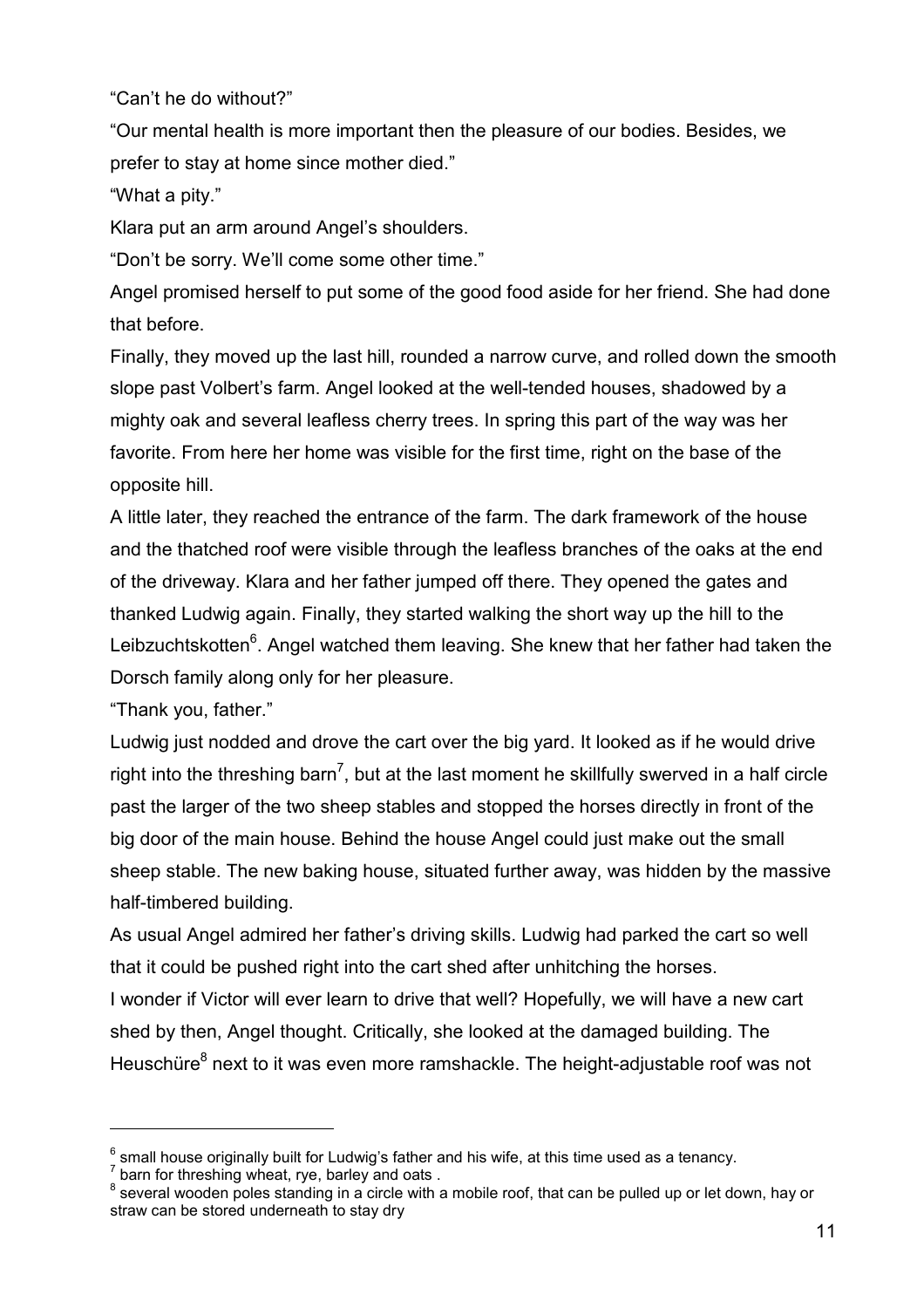yet leaking but it sagged a lot. Also, the jambs holding it up were rotten in parts. Angel knew that her father had to build a new one soon.

She watched Ludwig jump from the cart to help her mother descend. The Colona tried to hide her restlessness with little success.

"I hope everything is properly prepared. The guests will arrive any moment. I should not have left Grete alone."

"Don't worry. Grete has managed everything. After all, our eldest is a reliable girl." Angel did not wait for her parents. She woke Maria, jumped off the cart and ran after Victor into the house. For a short moment she could not see, but her eyes immediately adjusted to the usual twilight in the hall. Even without light Angel knew well how far it was to the Flett $^9$ . In the stalls on the left hand side the cows were peacefully chewing their cud. The stalls on the right were occupied by cattle<sup>10</sup>. Above the stables a lot of straw was stacked. Sometimes chickens went there to lay their eggs, but most chickens preferred the baskets hanging on the eight props. Angel ran through the hall avoiding the animals automatically. The stamped earth that served for a floor was swept clean. Even the cobblestones on the Flett were flawless. On the hearth the flames of the fire danced merrily. Above it on a Wenhaal<sup>11</sup> under the Führrähmen<sup>12</sup>, a big pot was hanging on the Ketelhaken<sup>13</sup>. Angel loved the smell of smoke and soup. A young man leaned on one of the props. His dark brown hair matched the color of the prop. His arms were casually crossed over his breast. He flirted with the giggling maids that were stirring the pots. Angel knew him well. When his brown eyes rested on her, Angel's heart jumped as it always did lately.

"Adam! You'd better leave. Mother will be here, soon."

She sat down on a wooden bench next to the fire and stretched hands and feet towards the fire.

"As you wish, princess."

l

Adam Averbeck smiled and vanished with hardly a sound through the side door. A little later Angel's mother stood on the Flett. Critically she looked around. She realized that everything was prepared and seemed to be in good order. She sighed, relieved. "Where is Grete? Angel, go and get her."

Angel stood up and went to Grete's bedroom that her sister shared with Philippina, the

 $9$  kitchen area of the farm house (see illustration in appendix)

 $10$  In this context, cows are of the milk giving variety and cattle are bred for meat.

 $11-13$  see graphics at the end of the book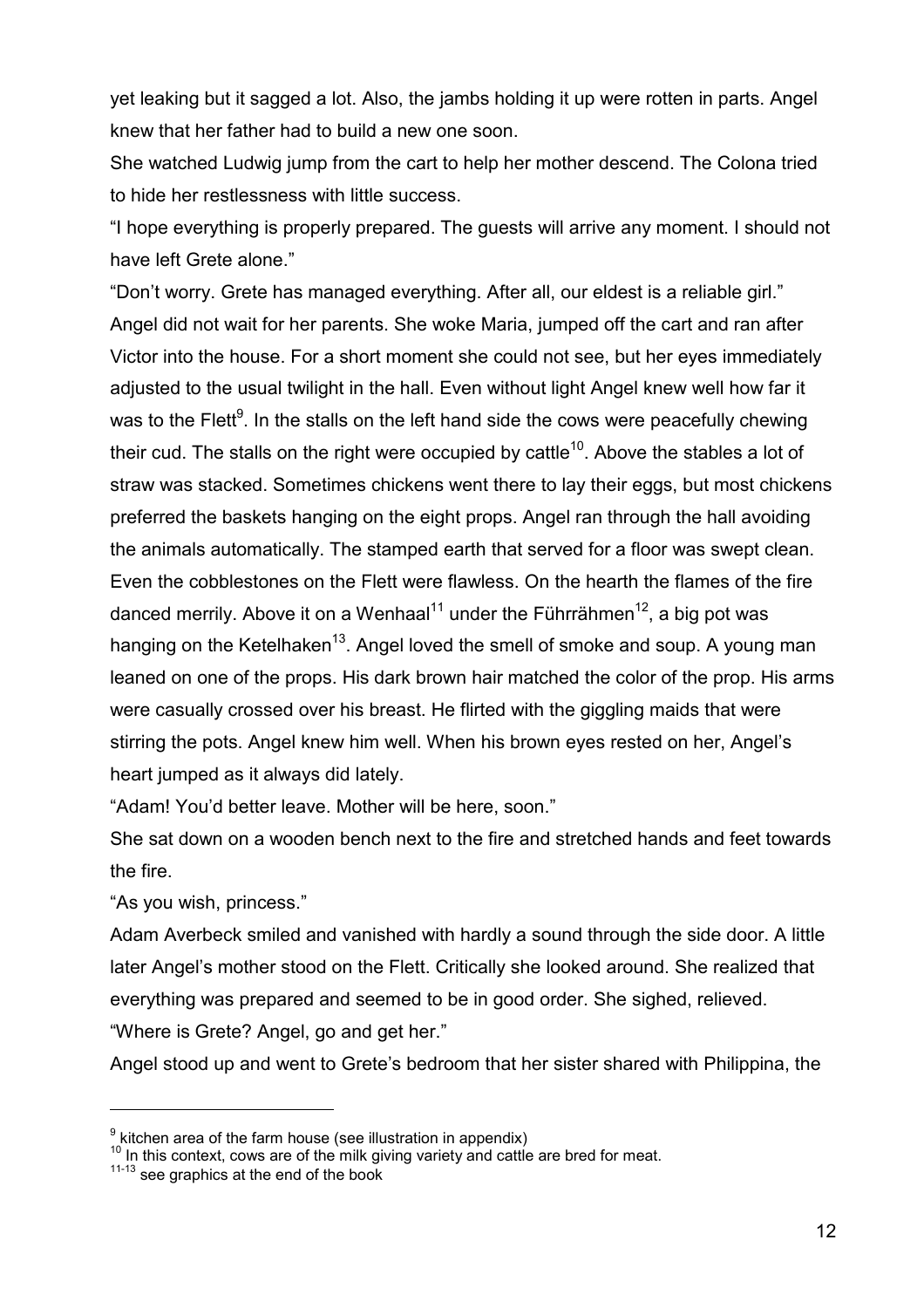youngest maid. The tiny room held two simple wooden beds with straw mattresses and a carved chest. Angel went back to the Flett.

"She's not in her room."

Just at that moment, a blond girl came out of one of the back rooms. Her gray eyes sparkled as she looked at Catharina. Angel was always surprised how similar her mother and her elder sister looked, though Grete was slightly taller than her mother. "You are back. Good. Everything is prepared."

Grete took her mother with her to the Stube<sup>14</sup>. Angel followed them hesitantly. Catharina looked through the door at Victor and Maria playing in the hall. Both were still surprisingly clean.

In the good room, Angel looked around. The table was covered with fresh linen and nicely decorated. It bent with the weight of the food. There was enough of everything to feed an army and the first barrel of newly brewed beer was there, too. Already Angel tasted the food on her tongue. She was looking forward to the feast. She could see that her mother was satisfied. Catharina smiled and hugged her eldest. She rarely praised her children but if she did it was for good reasons.

"You will become a good housewife. Your future husband can be proud of you."

Grete blushed. Despite her eighteen years she did not think of marrying yet.

Embarrassed, she fiddled with the linen on the table, straightening it without needing to. A familiar voice boomed through the house.

"Where is my beloved sister-in-law?"

"Henneken!"

l

Happily Catharina and Grete rushed out of the room. Angel watched them go. She enjoyed being alone for a few minutes. In the Flett, Catharina hugged her sister Angela and her brother-in-law, Henrich Huckeriede. Angela looked around admiringly.

"I love being here. It's always so neat."

"Only the best for you."

Catharina and Angela giggled like schoolgirls despite their age. Finally, the Colona took her sister by the arm to show her the new fabric Ludwig bought her in Osnabrück. A little later Angel entered the Flett. Henrich whistled in admiration and scratched his nearly bald head.

"Is the cloth<sup>15</sup> a new one? Come on. Turn round, so I can see it."

<sup>&</sup>lt;sup>14</sup> German: good room; literally translated: parlor but that seemed to big a word for a room with little furniture, hardly any rugs and even less heating.

furniture, hardly any rugs and even less heating. 15 a very wide scarf, part of the traditional costume; brown for everyday use and white for the Sunday best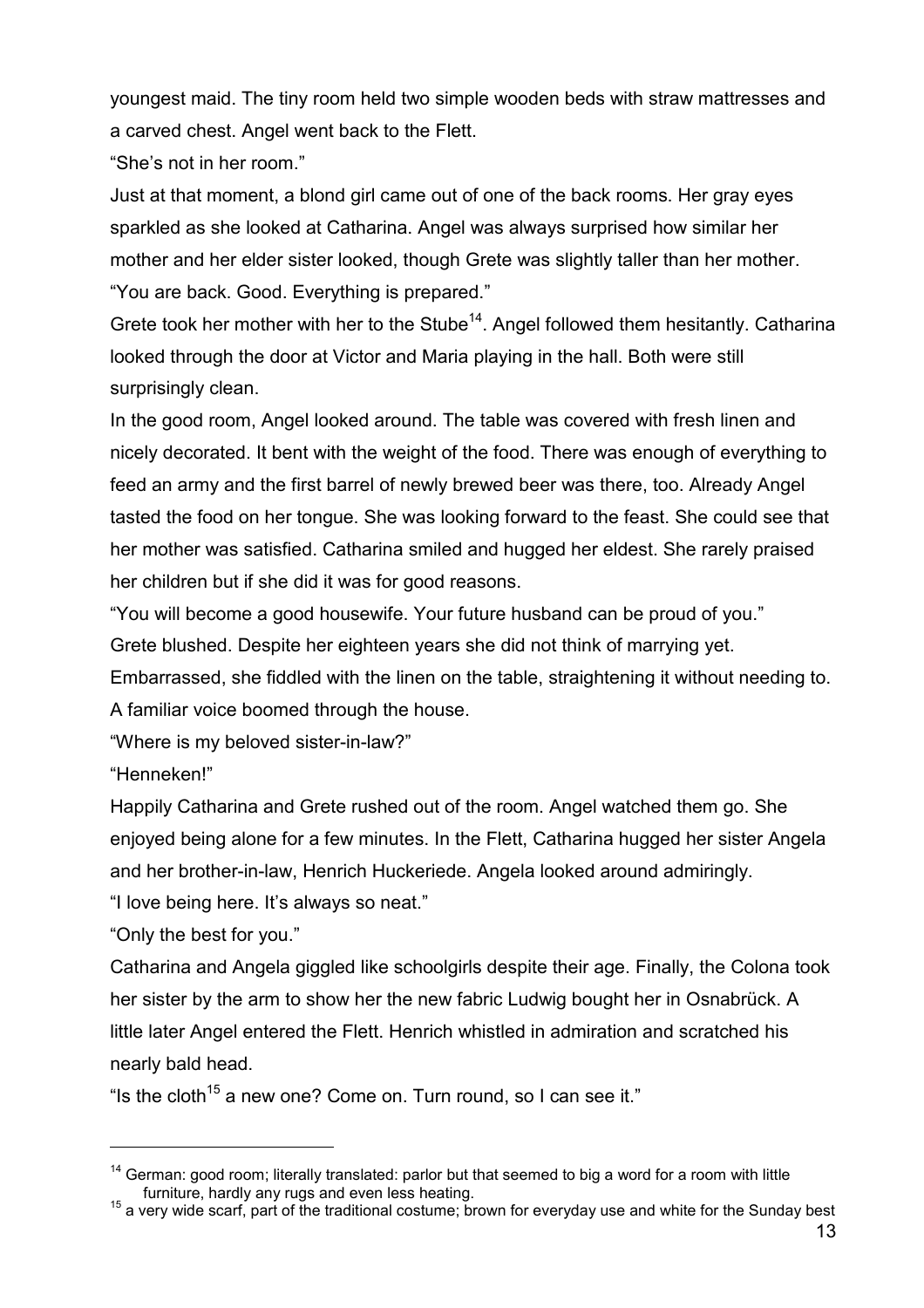"It's a present from my father."

Angel turned around and Hinrich praised her accordingly.

"Today you are exceptionally beautiful, little Angel."

Angel beamed at him. She really liked her uncle. Hinrich Huckeriede was stout and strong with a comfortably rounded belly. In his brownish vest and trousers he resembled a strong ox. Angel couldn't help smiling when she saw him with her aunt. They were so different. With her black dress and the white cloth of womanhood, Angela Huckeriede looked like a slender bird. Though both were of similar height, it seemed as if Angela towered over her husband.

At this moment Ludwig arrived with the Rahenkamps and Mister Hoppe, the teacher of the protestant school. His wife and their children followed silently. Grete made them all feel at home. She told Angel to go and find Catharina. Angel grumbled, "Why always me? "

She went to the sleeping room where Angela and Catharina were looking at the new fabric. Angel waited. She did not want to interrupt. Finally Catharina saw her. "Do you need something?"

Angel delivered the message and both women put the cloth back in the chest. They closed the lid and left. Angel decided to change her white Sunday cap for a colored one and the delicate white cloth for the black one she wore everyday. The material was more robust. When she returned to the Flett the guests were huddled around the fire to get warm. Gerhard Averbeck and his wife, Anna, holding their half-year-old son in her arms, entered the house through one of the side doors. They brought a gust of cold air with them.

"This winter is awfully hard, isn't it?"

"Yes, it is."

Teacher Hoppe agreed. "I have even heard that wolves have been seen but I do not know for sure. Probably it is just a rumor."

"I've heard of that, too."

Colona Rahenkamp spoke so quietly that Angel found it hard to understand her. In comparison Hinrich Huckeriede's bass boomed like thunder.

"Nothing but gossip. The last wolf in this area was killed nearly twenty years ago. None has ever be seen after that. I would really like to know where people get such stupid stories."

A little bit later everybody was talking about the dangers of the winter. Grete, Angel and the maids were handing cups of fresh beer to the guests. When they finally settled down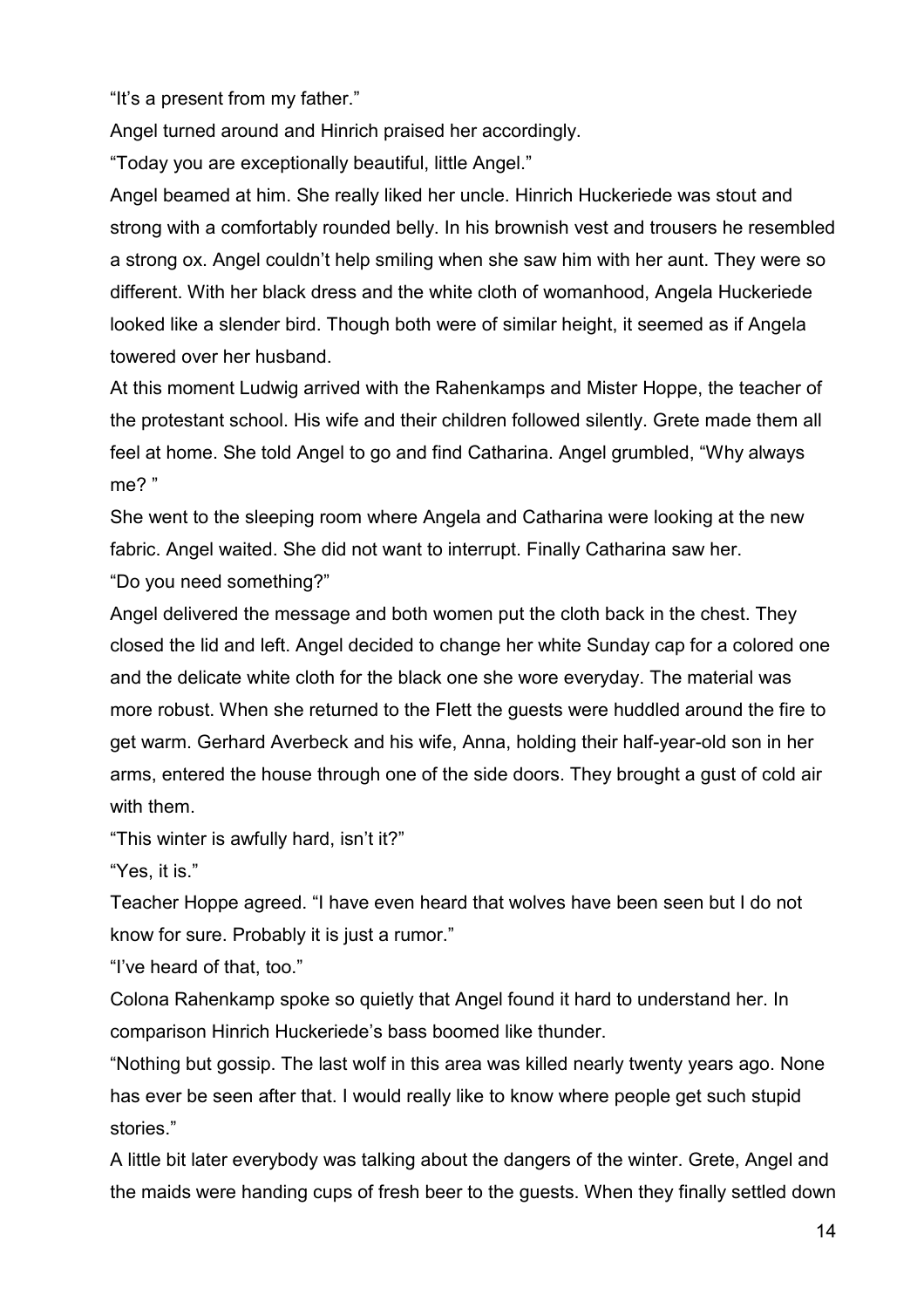around the table many beermugs were already empty. Angel was uncomfortable. Normally children were not allowed into the good room. There her mother's most treasured possessions were stored: the grandfather clock, the family silver and the china for special occasions carefully displayed in wonderfully carved boards. Angel only relaxed a little when the meal was served. Secretly, she'd rather eat at her

usual place at the big table in the Flett. She envied the maids and the farm hands sitting comfortably together.

Everybody ate as if it had to last for the rest of the winter. For awhile silence reigned. Victor and Maria finished first. They got up and romped around the table. Ludwig ordered them out.

"No running in here. Go to the Flett."

"I just don't know where they get all that energy", Catharina said. She seemed worried as she looked for her son.

"Be careful, Victor dear."

"Why don't you let the youth have their fun", Henrich Huckeriede said. He was amused as he watched the children. Anna Averbeck sighed.

"You should be glad that they are wild. I wish my three would still be so.. " Tenderly she rocked her sleeping son. "...alive", she added quietly. Angel was surprised to see the face of her mother harden. Fortunately Adam came in and announced the arrival of the musician. Being glad about the interruption the guests rushed onto the Flett. Angel looked at Gerhard Averbeck, Adam's older brother. He put his hand on Adam's shoulder who still stood at the door. She thought how amazingly alike the two brothers looked. They were both broad shouldered and had the same strong hands, straight noses and

disheveled dark hair. Still Angel liked Adam better than his older brother.

"Will you come to dinner tomorrow? Anna would be pleased", Gerhard said. He knew that it was Adam's free afternoon. Adam nodded.

"Sure. As soon as all the animals are cared for."

Angel's heart warmed. She loved Adam for the fact that the animals were more important to him than anything else. She did not realize that he would get into trouble should he neglect the animals.

Adam would make a magnificent Colon, she thought. Too bad that he has hardly a chance to become one. She looked at him with shining eyes. Adam noticed her looking and smiled.

"Well, princess. How about a little dance?"

Angel swallowed and tried to answer but nothing happened. Finally she shook her head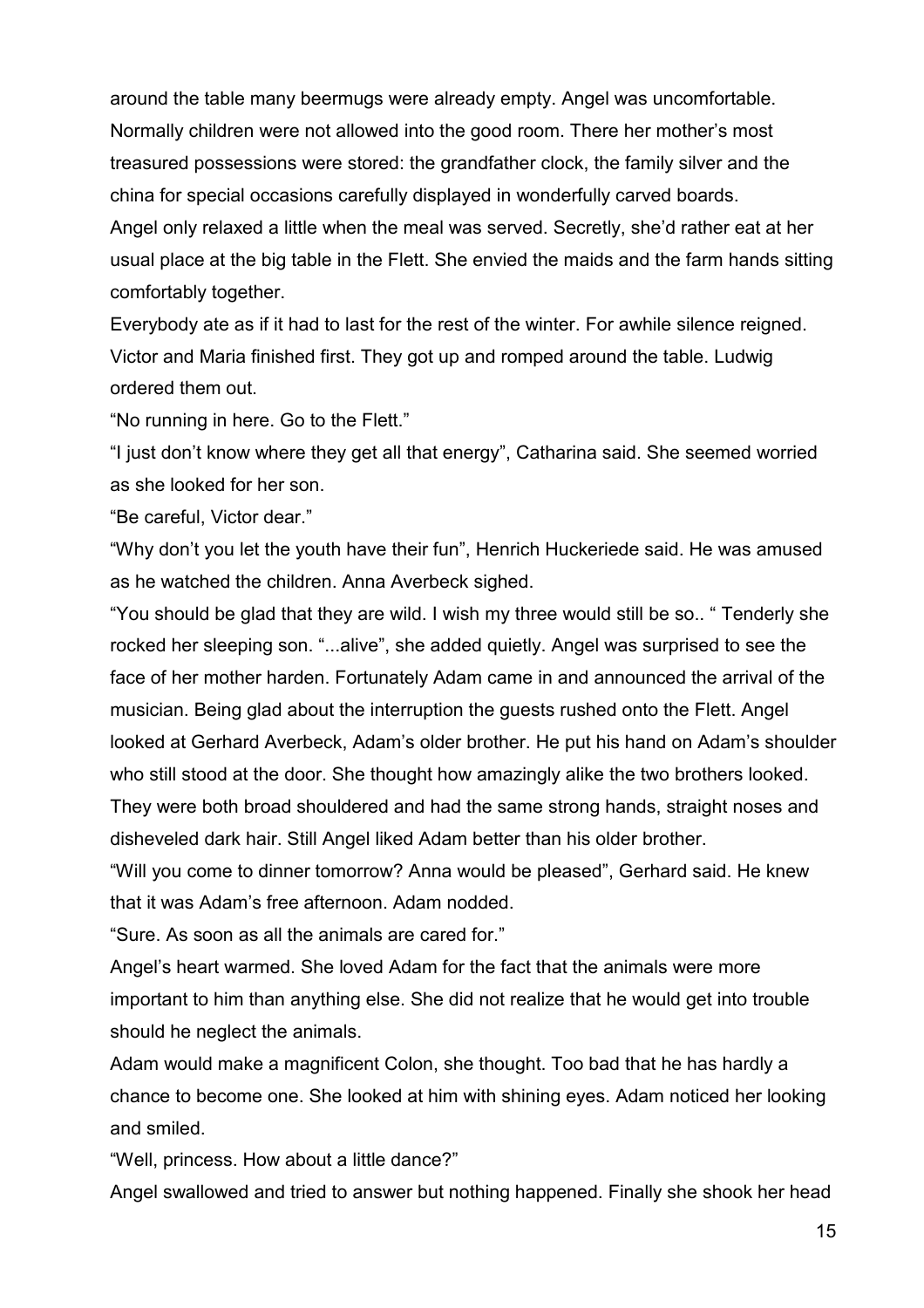but Adam did not accept that. He took her arm and led her to the hall, which was lit for the occasion. Several candles and some oil lamps were hung up in different places, brightening the usually dim hall. Angel was happy although her knees felt as if they were made of jelly. The musician took his Fiddle and played a merry tune. Ludwig and Catharina opened the dance. In a close embrace they whirled through the hall. A little later other pairs started dancing too. Dancers and chickens avoided each other as if in mutual agreement. The cats had fled for security a long time ago. This evening none of them would show up. Adam put his hands on Angel's hip and pulled her along. Angel followed. She was surprised, how fast the first dance was over. Adam took her back to the Flett. He bowed, turned round and went to get Philippina, the youngest maid. Somewhat out of breath, Angel sat down next to Grete and observed the dancers. Her sister was talking to Teacher Hoppe, but Angel didn't listen. Her eyes followed Adam. Adam dances so lively. It's wonderful. What a pity that sometimes he looks as if he has swallowed a stick.

Angel waited patiently, but Adam did not choose her for another dance. She was jealous of every girl he danced with, talked to, or flirted with.

"But I'm the only one he calls princess!"

That thought soothed her feelings and she started day dreaming. In her mind Adam danced only with her the whole night through. The other girls watched them, enviously. She dreamed with open eyes until Grete nudged her with her elbow.

"Isn't it true, Angel?"

Confused, Angel looked at her sister. Since she had not been listening, she had no idea what her sister had said. Grete smiled.

"I just told Teacher Hoppe that I'm not much interested in the past. You like it better, don't you?"

In his spare time, Teacher Hoppe researched local history. When he found an audience he gladly talked about his discoveries. Although most people were bored beyond endurance Angel liked his presentations of historical facts very much. Thus she had learned about the Westphalian peace treaty that ended the 30-year war in 1648. It had surprised her that it had been signed in Osnabrueck. She also learned that the Kurfürst<sup>16</sup> of Hanover was crowned King of England in 1714. She smiled at the teacher. "Oh yes, you taught me a lot of interesting things."

Teacher Hoppe was very pleased. Grete sighed in relief and disappeared as soon as it

<sup>&</sup>lt;sup>16</sup> electoral prince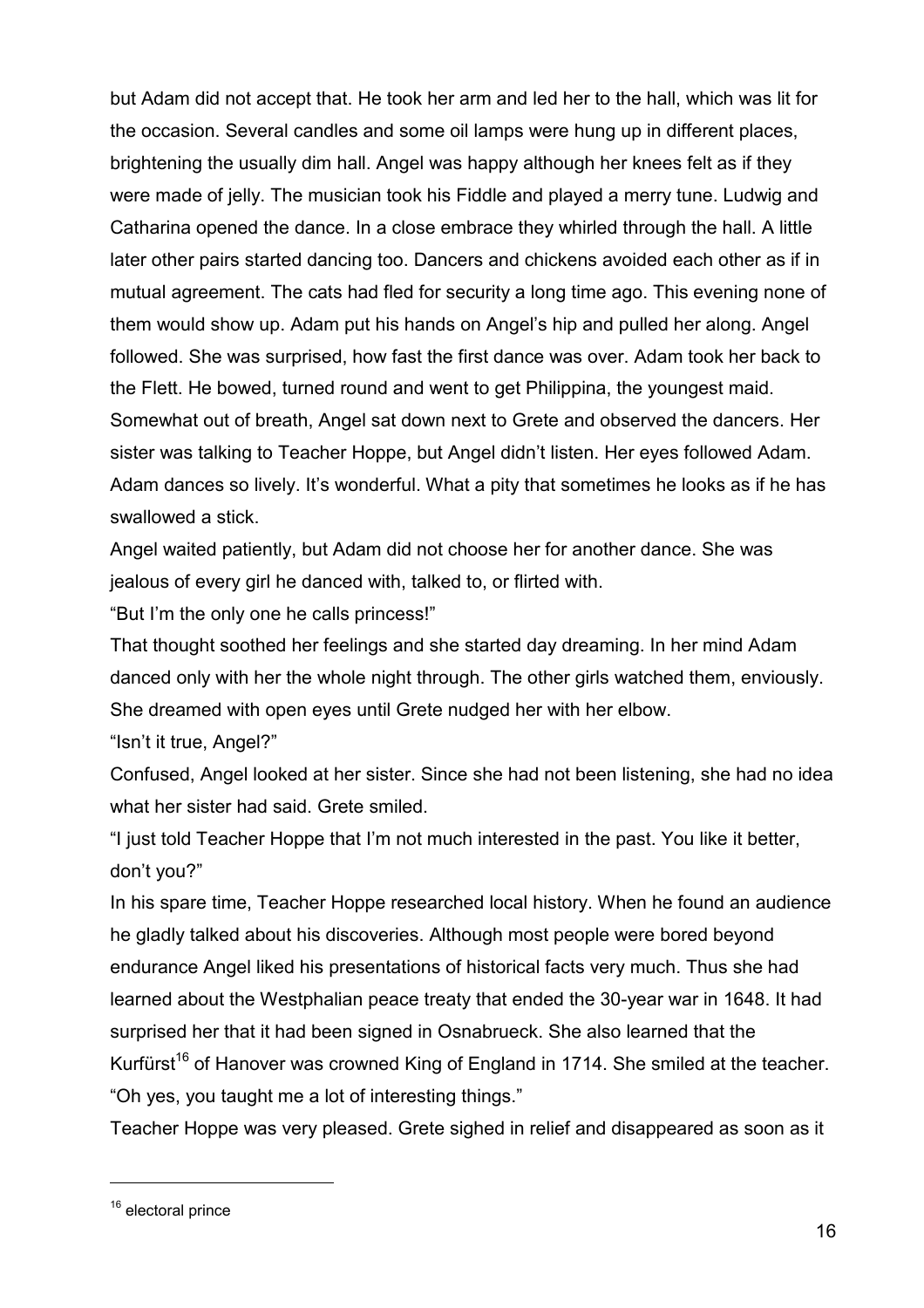seemed appropriate. The teacher watched her go.

"I hope I will not bore you as I do your sister."

Angel smiled.

"I like listening to you. With you, history seems like something that happened just a short while ago. I think the best story you ever told us was the one where Justus Moeser<sup>17</sup> ran away from home and had to beg. Did that really happen?" "Everything I told you about this great man is absolutely true. He even helped to negotiate one of the most important contracts since the peace treaty of 1648." Eagerly, Angel waited for whatever Teacher Hoppe chose to tell this time. She moved closer so as not to miss a single word.

"In January 1784, four Catholics got together with Senior Counselor Justus Moeser and Vizecanzlei Director<sup>18</sup> Gruner to regulate the religious state of two parishes. Just as today, the Protestants in Schledehausen weren't happy that they had to attend catholic services. The Catholics in Fürstenau<sup>19</sup> felt the same, vice versa. For four years Moeser, Gruner and the others negotiated. One of the problems was that too many people interfered. First of all, there was King George III of England. He was on our side. Being father to our Fürstbischof $20$  Friedrich, he put in a word or two. On the other side, Max Franz of Austria had his say, being head of the Osnabrueck Catholics as well as archbishop and Kurfürst of Cologne. By the way, he is the youngest son of the Empress Maria Theresia of Austria. You do still know what I told you about her, don't you?" Angel nodded and Teacher Hoppe continued to speak.

"Well, he interfered as well. Finally, in 1786 the Protestants and the Catholics signed and sealed a contract. It confirmed that in Schledehausen the church was to be used by both faiths each with their own clergyman. In Fürstenau, the Catholics were supposed to get their own church. This treaty is called the Religious Comparison."

Angel was surprised.

l

Why do we still have to go to the Schelenburg for our services, she thought, if this treaty has been signed thirteen years ago? She wondered secretly because she did not dare to interrupt Teacher Hoppe. Maybe he'd explain later.

"The treaty also determined that the Protestant clergy had to be paid by collections from their local congregations. At the same time the Catholic priests would continue to

<sup>&</sup>lt;sup>17</sup> the most famous man of Osnabrueck

 $^{18}$  official title of some sort of lawyer<br> $^{19}$  a small town north-west of Osnabrück

 $^{20}$  official title of the Bishop of the Protestant church and at the same time head of the state Osnabrueck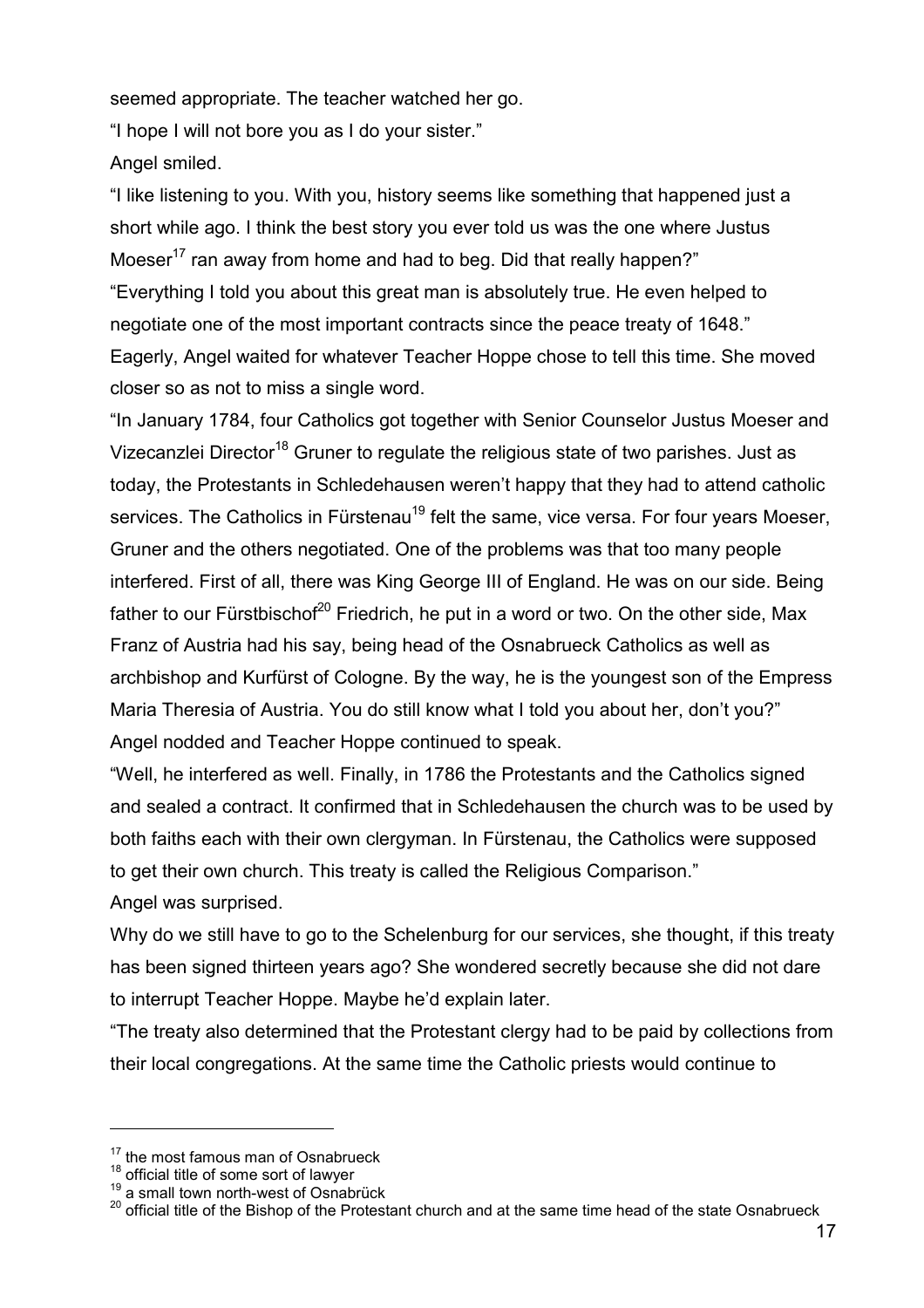receive their money from the municipality as before. Catholic holidays were meant to be working days for the Protestants and vice versa. Working in public places was prohibited for both faiths on those days. The supervision was given to the bailiff<sup>21</sup>. That gave the Catholics a slight advantage as the bailiff had always been a Catholic." The teacher sipped on his beer and continued his explanations.

"The contract demanded that a second vestry had to be built to our church. As you know, it has long been finished. Your neighbor, Colon Rahenkamp, collected the money for it. He even traveled to Holland for funds."

Again Angel was surprised. She had not known that their neighbor had traveled that far. The teacher interrupted her thoughts.

"Now, there is only one thing left to do. The Protestants in Fürstenau have to build a new church for the Catholics. And that is the reason why to the present day the treaty has been disregarded. For several reasons the people of Fürstenau refuse to build this church."

"Is there nothing anyone can do?" Angel asked. She was surprised at herself. At school she hardly ever dared to ask questions. Smiling the teacher answered.

"The two faiths have been negotiating all the time. The two of us can only wait and trust in God. He will arrange it eventually."

Thoughtfully, Angel bit her lower lip.

I never would have thought that the Protestants would oppose such a contract. Father always says that the Catholics are the thick headed ones. In this case, though, it doesn't seem to be true. It's a pity I don't know more Catholics. The only ones are Klara and her father and she is my best friend.

Suddenly Angel realized that Teacher Hoppes glass was empty. She rose, fetched a jug of beer, and refilled it. The other men at the table in the Flett were pleased about that. They waved their empty mugs. Playing hostess Angel refilled their mugs, too.

"My little Angel. You are quite a young lady already. Soon the boys will fight for your favors", Ludwig said. He loved to tease her. Angel felt herself blush. To escape the friendly laughter of the men she left the table pretending to get more beer. When she returned, the discussion had turned to another topic.

"The Parson said that every man has to have certain liberties."

"Yes, but he was talking about religious liberty", Teacher Hoppe said.

"It is wrong that we still have to attend Catholic services although we all are

 $21$  a mixture between chief of police and administrator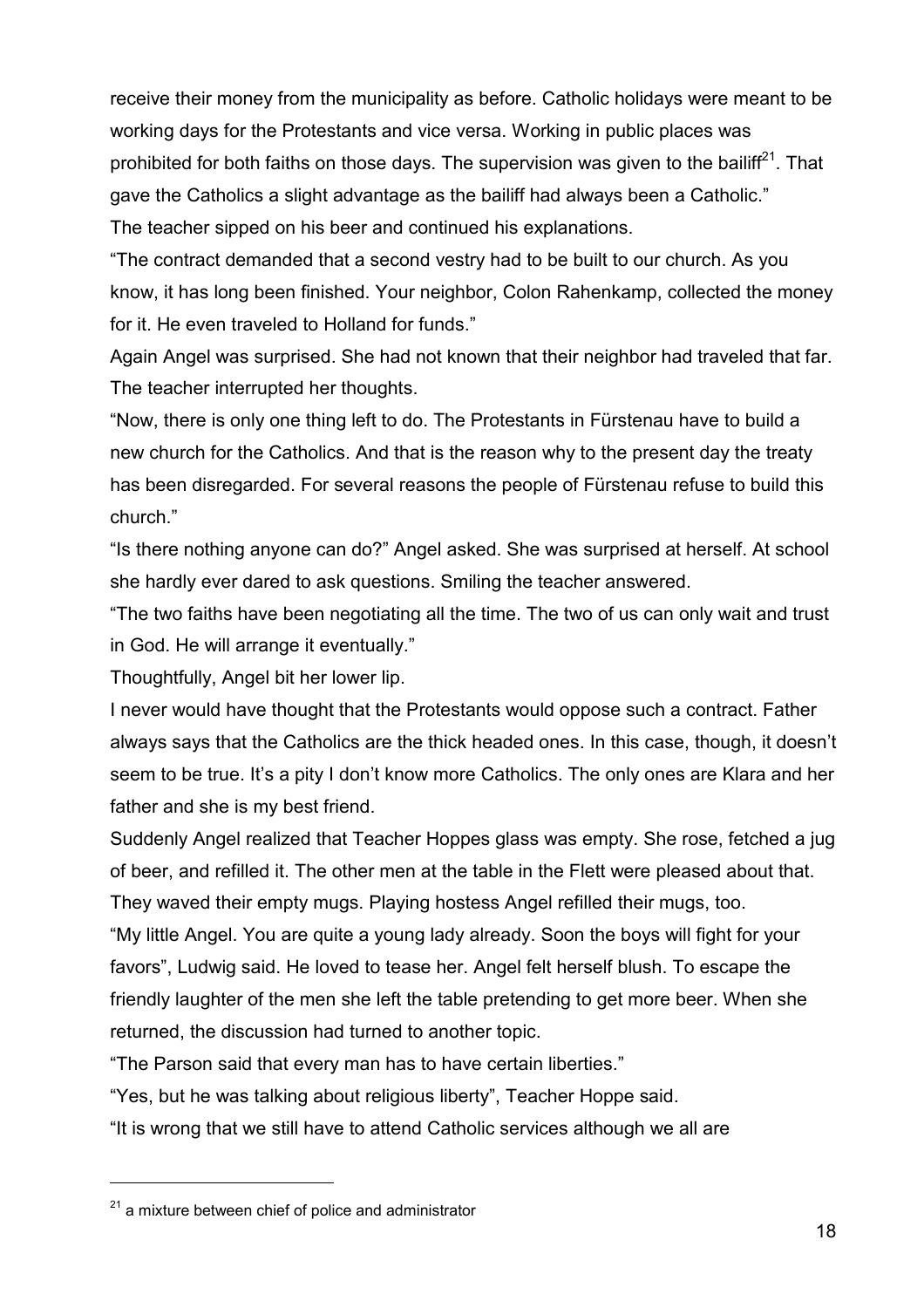Protestants."

"It is an injustice. That's what it is", Henrich Huckeriede said and slammed his fist on the table. The oldest son of Colon Rahenkamp joined the discussion.

"It's just as unjust that we belong to Count Piccard of Krebsburg. Are we cattle that someone can own us? We should be free like the birds in the field - or like the Frenchmen!"

"Stop it this moment! These are unchristian thoughts", he was reprimanded by his father. "The Frenchmen even beheaded their God-given king!"

Shocked, Angel took a few steps backwards. If that was the price of liberty she would rather not have it. She relaxed a little when Ludwig spoke again.

"That's all very well. However, what if it is the desire of your Count that you should buy your freedom?"

Surprised, his guests looked at him. He continued.

"As you well know my owner, the Count zu Münster-Langelage, has asked me several times to do just that. Thus far, I've rejected that idea, but the lecture today made me think. Perhaps it is my christian duty."

"What a great idea!"

Henrich Huckeriede was already in high spirits although Ludwig had not yet decided. He still hesitated.

"I'll think about it for a while. If I do it, it will cost me a fortune."

"Your Count needs every penny of it. He is always short of cash."

Henrich gloated. Gerhard Averbeck lifted his glass to Ludwig.

"Don't forget that as a free farmer there is no more unpaid labor for the Count, no tenth and no payment for marriage or death. You will recover your costs in no time."

"The money the Count will get is my smallest concern. Surely it can be negotiated. But what about afterwards? If I don't keep back enough money I will then be a slave on my own farm, working just to survive."

Gerhard nodded gravely but Henrich shook his head.

"Don't think about that. In case of an emergency, I will lend you some money." Ludwig shook his head.

"That is not necessary, but thanks for the offer, Henrich."

Gerhard Averbeck put his glass down and looked at Ludwig thoughtfully.

"If anyone can make it, it's you, Ludwig. And you shouldn't forget the advantages. The word of a free man has a lot more weight in important decisions. I know from my own experience how useful that can be."